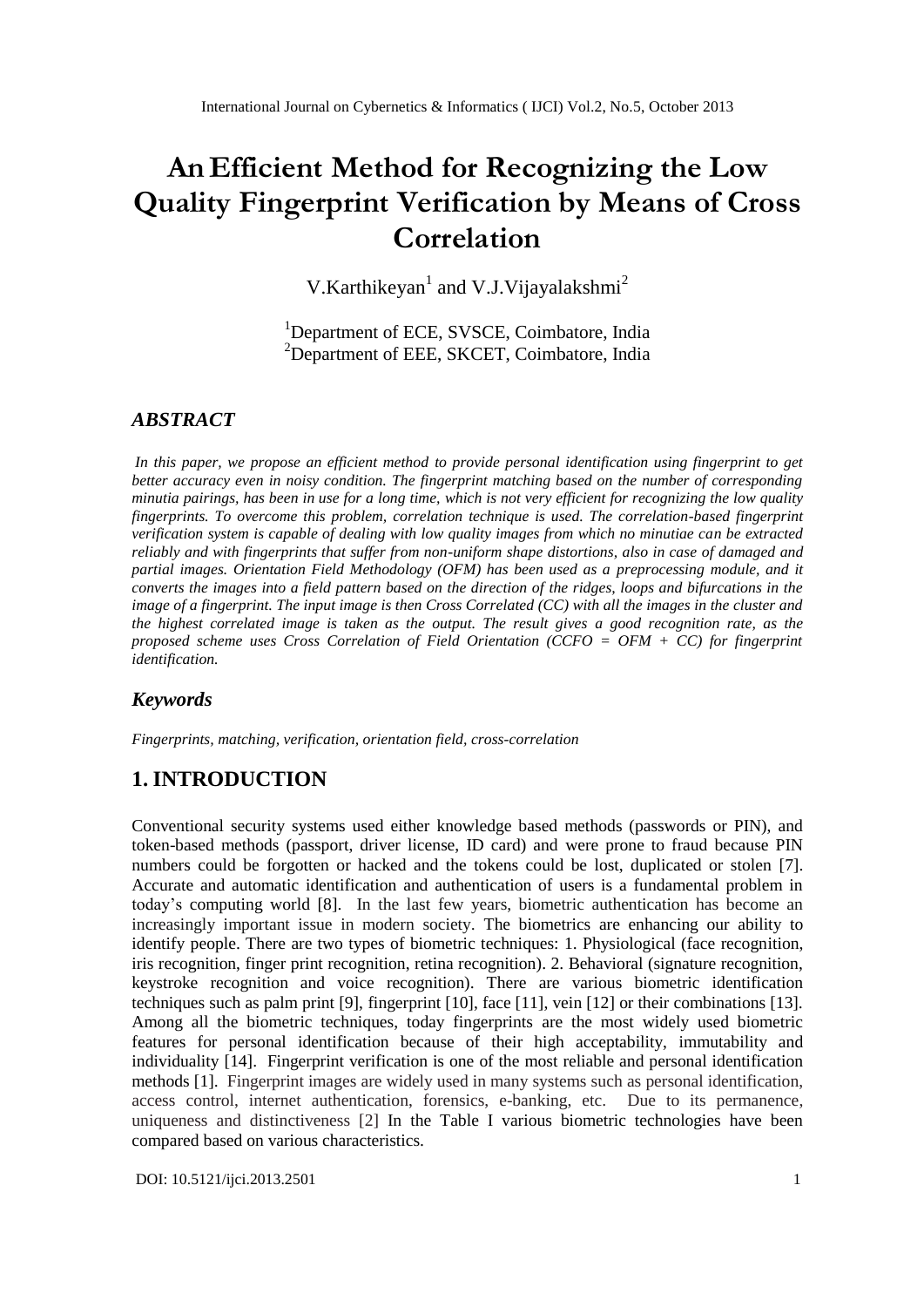| <b>Biometric</b><br><b>Identifier</b> | Um | Di | Pm | Co | <b>Pf</b> | Ac | <b>Ci</b> |
|---------------------------------------|----|----|----|----|-----------|----|-----------|
|                                       |    |    |    |    |           |    |           |
| Face                                  | H  | L  | M  | H  | L         | H  | H         |
| Fingerprint                           | M  | H  | H  | M  | H         | M  | M         |
| Hand<br>Geometry                      | M  | M  | M  | H  | M         | M  | M         |
| <b>Iris</b>                           | H  | H  | H  | M  | H         | L  | L         |
| Keystroke                             | L  | L  | L  | M  | L         | M  | M         |
| Signature                             | L  | L  | L  | M  | L         | H  | H         |
| Voice                                 | M  | L  | L  | M  | L         | H  | H         |

International Journal on Cybernetics & Informatics ( IJCI) Vol.2, No.5, October 2013 TABLE I Comparison of Various Biometric Technologies

| Un- Universality      | Pf – Performance | Di-Distinct |
|-----------------------|------------------|-------------|
| Ci– Circumvention     | Pm-Permanence    | $L - Low$   |
| $Co - Collectability$ | $M - Medium$     | H-High      |

Usually, fingerprint verification is performed manually by professional forensic experts. However, manual fingerprint verification is very tedious. Hence, Automatic Fingerprint Identification Systems (AFIS) are in great demand. There are a number of design factors like lack of reliable minutiae extraction algorithms, difficulty in quantitatively defining a reliable match between fingerprint images, fingerprint classification, etc. creates bottlenecks in achieving the desired performance [3]. Fingerprint has been widely used for personal identification for several centuries [4]. Minutiae extraction - based fingerprint identification is a popular method. But the cross correlation based technique is a promising approach to fingerprint authentication for the new generation of high resolution and touch less fingerprint sensors. This paper proposes a novel scheme, namely, Cross Correlation of Field Orientation (CCFO) that cascades Cross Correlation technique with Field Orientation technique to do fingerprint authentication. This paper is organized as follows: Section II describes about the proposed system including the preprocessing, field orientation estimation and matching modules. In Section III some experimental results are presented. Finally, the conclusions are discussed in Section IV.

## **2. PROPOSED SYSTEM ARCHITECTURE**

The overall architecture of the proposed biometric identification system is illustrated in Figure 1. Each of the constituent modules are described in this section, When compared to the feature extraction method the Cross Correlation of Field Orientation method has several features that accounts for its improved performance of fingerprint authentication. Using the OFM the images are converted into field orientation images that which increase the immunity to noise. Cross correlation of images used for matching is a very simple and accurate method for measuring image similarities [6]. Rao's algorithm is used for measuring the field orientation [5]. The following steps are involved in the Rao's algorithm. The image is passed through a low pass filter which smoothes the image. The low pass filter used is median filter. The Gradient of the smoothened image is calculated for x and y axis. The second order gradients are calculated. The resultant field orientation is then divided into  $N \times N$  pixel and the orientation is represented by arrows for each block. Then the template is cross correlated with the input image for matching. Theme based on the cross correlation value the decision is made. Some of the pre-processing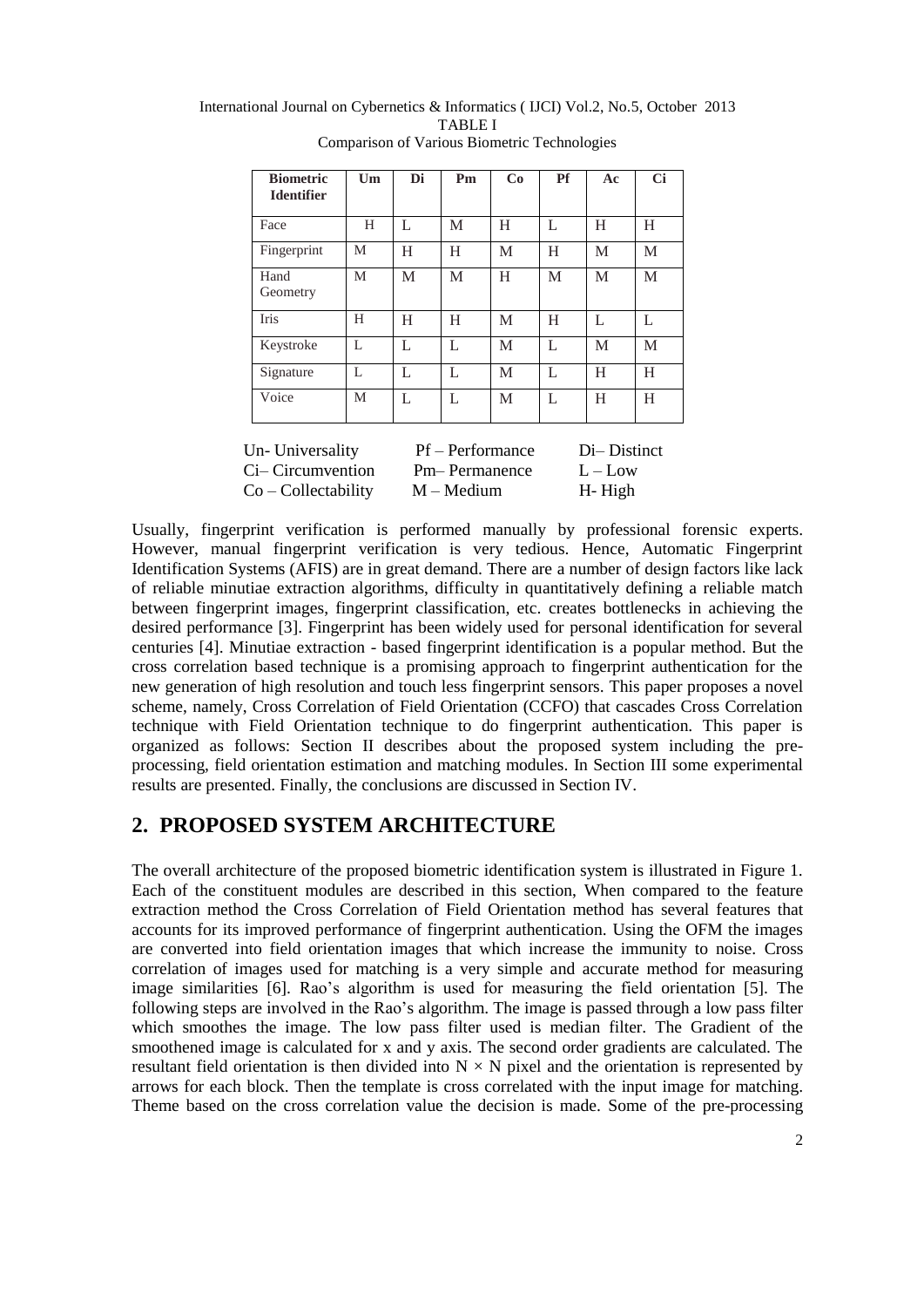International Journal on Cybernetics & Informatics ( IJCI) Vol.2, No.5, October 2013 steps have to be done before getting the Field Orientation image. These steps are done for getting better and accurate results. There are two steps involved in pre-processing. They are smooth and edge detection. Smoothing is a technique used to reduce the noise within an image. It is an important step in image processing. It would be difficult to process the high frequency images which are due to the drastic variation in the pixel intensity. Thus smoothing is done before field orientation to reduce the variations in the pixel intensity. The median filter is used for smoothing in this proposed method. The median filter which is a nonlinear filter is an effective method that can suppress isolated noise without blurring sharp edges. It helps to remove the impulse noise from the image, while preserving the rapid intensity changes. Specifically, the median filter replaces a pixel value at the center of the median of all pixel value in the neighborhood. Median filter is a more robust method than the traditional linear filtering, because it preserves the sharp edges while removing the noise.



Figure 1. System Architecture

The median filter in 1-d works as, it just sorts the value and considers the middle value as median. The 2-d median filter is illustrated as below

$$
G(x, y) = median \{a(I, j), (I, j) \in w\}
$$
 (1)

3 Where *w* represents a neighborhood centered around location  $(x, y)$  in the image and *x* and *y* are the random variables representing the variations along two directions. Edge detection is one of the most commonly used operations in image analysis. It is a fundamental tool used in most image processing applications to obtain information from the frames as a precursor step to feature extraction and feature detection. It refers to the process of identifying and locating sharp discontinuities in an image. The edges form the outline of an object. An edge is the boundary between an object and the background. This process detects outlines of an object and boundaries between objects and the background in the image. Thus the result of applying an edge detector to an image may lead to a set of connected curves that indicate the boundaries of surface markings as well as curves that correspond to discontinuities in surface orientation. Thus, applying an edge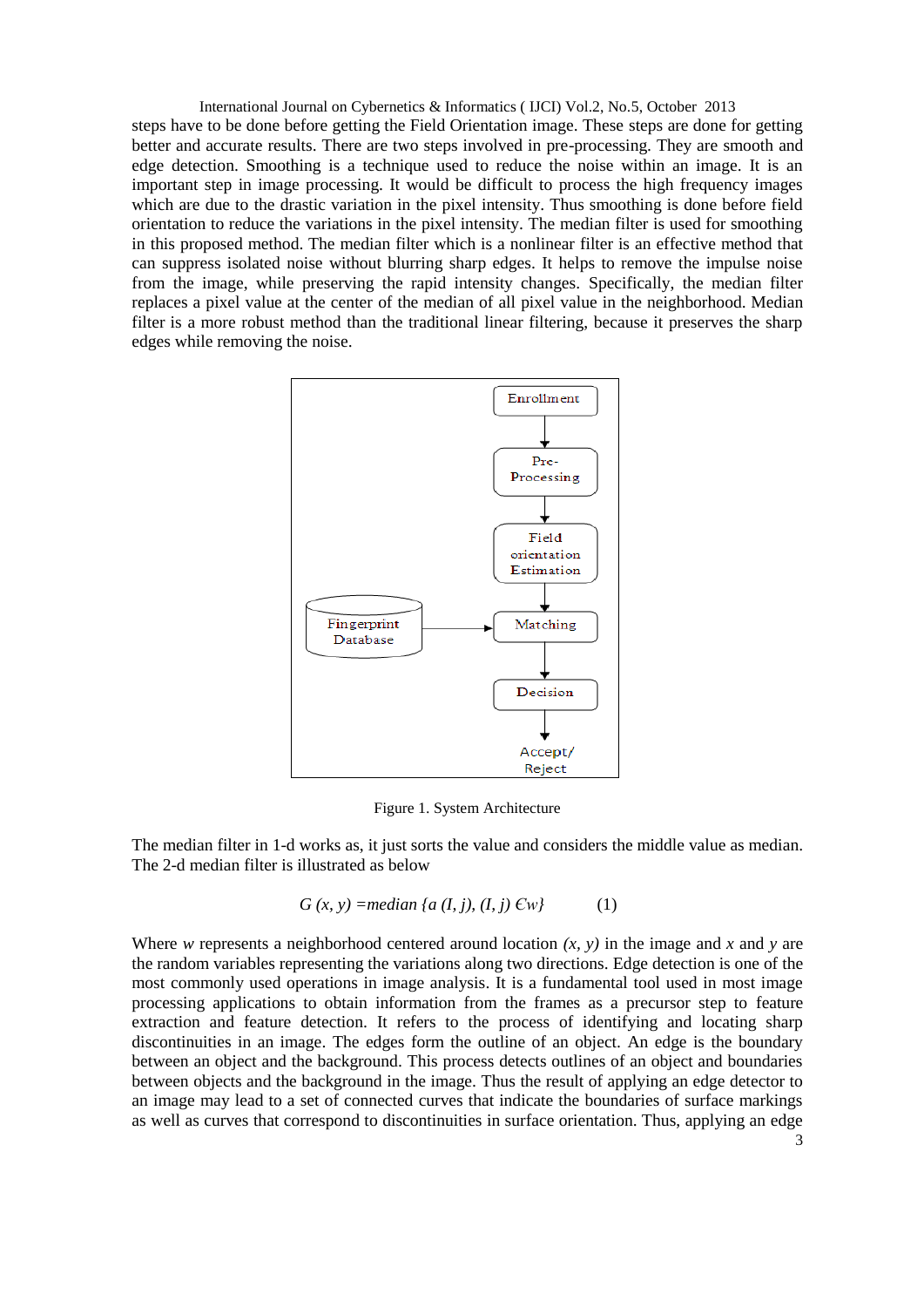International Journal on Cybernetics & Informatics ( IJCI) Vol.2, No.5, October 2013 detection algorithm to an image may significantly reduce the amount of data to be processed and may therefore filter out information that may be regarded as less relevant, while preserving the important structural properties of an image. Canny filter is extensively used for edge detection**.**

The Canny edge detection algorithm is one of the best optimal edge detectors. The advantage is that it has a low error rate. The canny edge detector finds the image gradient to highlight regions with high spatial derivatives. The gradient of the smoothened image is calculated for x, y axis. Let it be  $G_x$  in x direction and  $G_y$  in Y direction. The second order gradients are calculated using the following equations

$$
G_{xx} = G_x * G_x^T
$$
  
\n
$$
G_{xy} = G_x * G_y^T
$$
  
\n
$$
G_{yy} = G_y * G_y^T
$$
  
\n(3)  
\n(4)

Where  $G_x$ ,  $G_y$ ,  $G_y$  are the second order gradients of  $G_x$  and  $G_y$ .  $G_x^T$ ,  $G_y^T$  are the transpose matrices of  $G_x$  and  $G_y$  respectively.

### **3. FIELD ORIENTATION ESTIMATION**

Field orientation of a fingerprint image is an efficient technique used to extract the directional properties of the image and not the actual image. However, the gradients are orientations at pixel scale, while the orientation field describes the orientation of the ridge valley structures. Therefore, the field orientation can be derived from the gradients by performing some operation on the gradients.The field orientation is calculated using the following equations.

$$
x = \frac{Gxy}{\sqrt{(Gxy^2 + (Gxx - Gyy))^2)}}
$$
(5)  

$$
y = \frac{(Gxx - Gyy)}{\sqrt{(Gxy^2 + (Gxx - Gyy))^2)}}
$$
(6)  

$$
\Theta = \frac{\pi}{2} + \tan^{-1}(x) + \tan^{-1}(y)
$$
(7)

The resultant field orientation is then divided into N $\times$ N pixel and the orientation is represented by arrows for each block. The Cross Correlation is a technique that which used to determine the degree of similarity between two similar images. The Cross Correlation computation of Template (T) and Input (I) image is determined by the following equation.

$$
CC(T, I) = \sum_{i=0}^{n-1} \sum_{j=0}^{m-1} T(i, j) I(i, j) \quad (8)
$$

Here both T and I represent the field orientation images. In the frequency domain the cross correlation can be calculated by using the following formula.

$$
CC (T, I) = IFT (F^{'}(T) * F (I))
$$
 (9)

Here IFT represents the Inverse Fourier Transform. When compared to the Time domain computation, the Fourier domain is more efficient. Here, F' (T) -Complex conjugate of the Fourier Transform of the Template image. F (I) - the Fourier Transform of Input image The cross correlation value is normalized by dividing the value obtained by total number of pixels.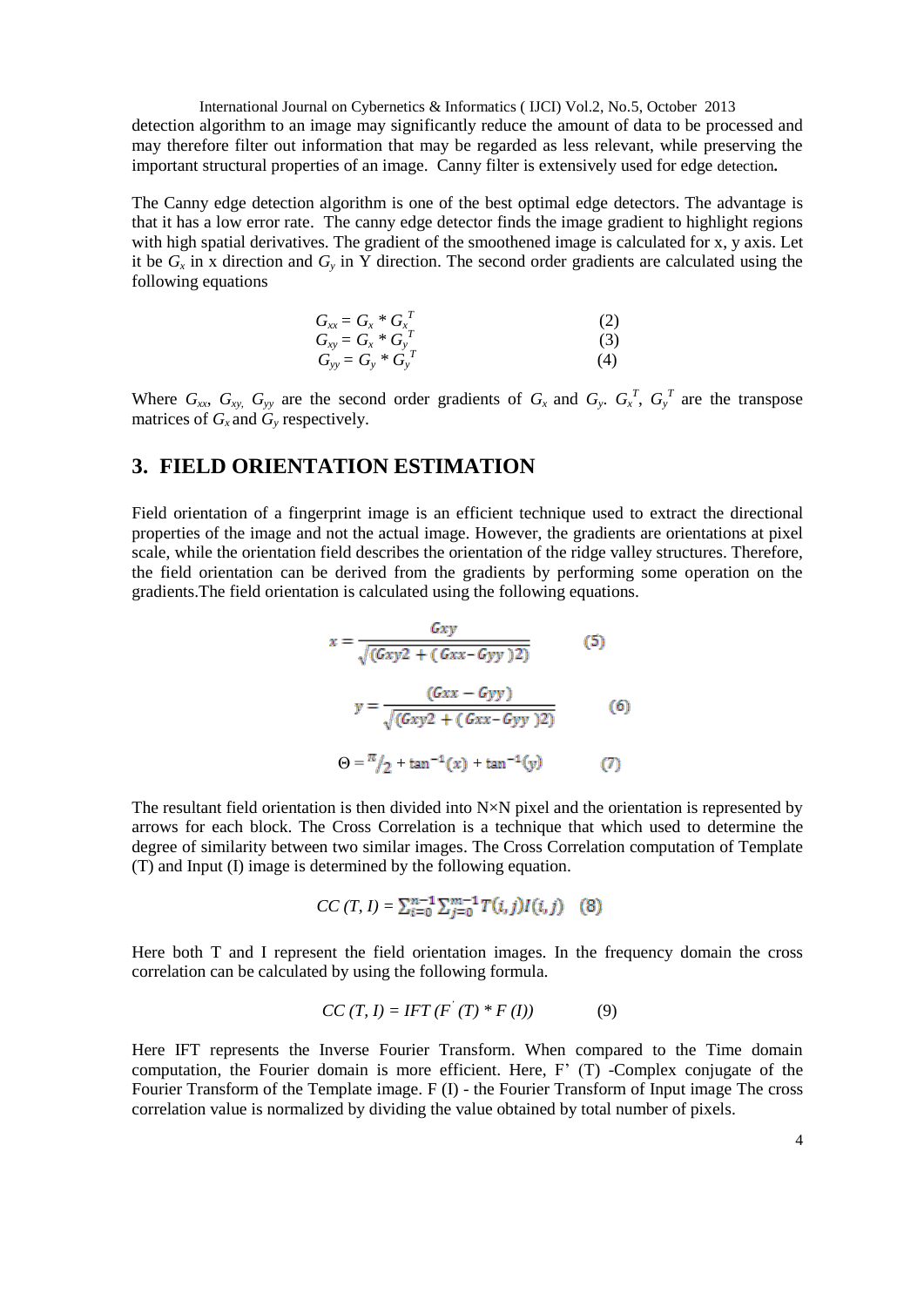## International Journal on Cybernetics & Informatics ( IJCI) Vol.2, No.5, October 2013

### **4. EXPERIMENTAL RESULTS**

The efficiency of the proposed approach is tested on well known MIT database. This database contains the low resolution fingerprints. We used 1000 fingerprints of 200 classes for the experiment. The query image is obtained from fingerprint reader and then it is converted into a grayscale image as shown in Figure 2. From the query image the field orientation image is calculated using Eq.2 to Eq.7. The median filter is used for smoothing and the canny filter is used for edge detection and the results are shown in Figure 3. The Cross Correlation is used for the matching which represents the degree of similarity between the images. Figure 4 shows the result for the authenticated person where the right hand image is the retrieved image and the left hand side image is the input image. The percentage of matching is 85%. When any new image is given as input, it is identified as the intruder which is shown in Figure 5.



Figure 2. Query image and gray scale image



Figure 3. Edge detected image and Field Oriented Image







Figure.5. Final output for an Intruder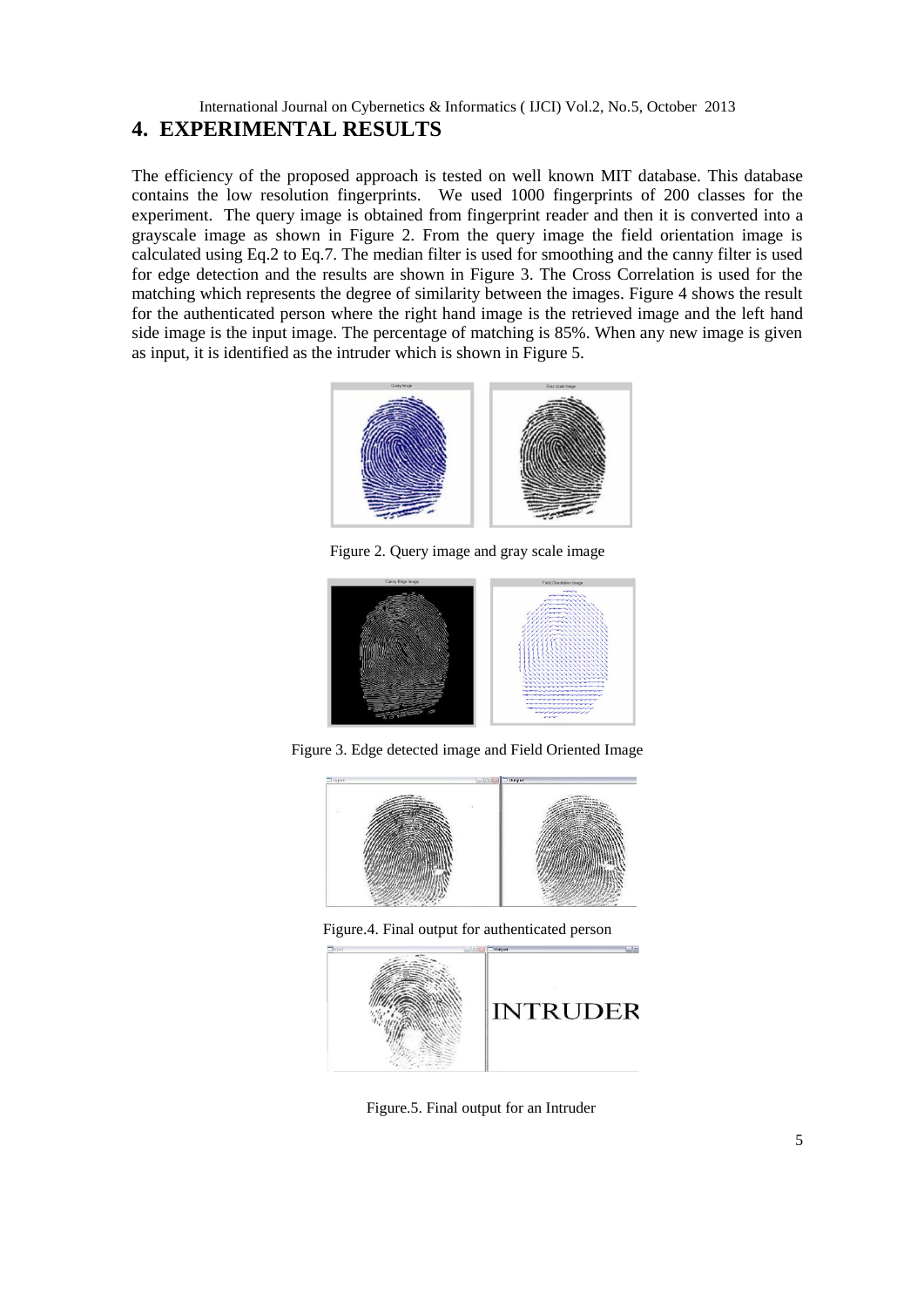International Journal on Cybernetics & Informatics ( IJCI) Vol.2, No.5, October 2013 In the above figure the image which is to be authenticated is not presented in the database. Thus the person is declared as an intruder when the percentage of matching is less than 85%. Figure 6 shows the performance evaluation of the algorithm which is implemented. As the size of the database increases the percentage of the matching gradually decreases. The percentage of matching remains at 85%, for a set of 700 fingerprint images.

### **5. CONCLUSION**

In our proposed system we have implemented the Cross Correlation technique in the matching stage. Correlation based techniques are a promising approach to fingerprint authentication. And median filter is used for the image smoothing and the canny filter is used for the edge detection. And median filter is a more robust method than traditional linear filtering. Traditional techniques, like minutiae-based techniques, do not exploit all the information of the low resolution and damaged images. But with the proposed system even with the damaged or partial fingerprint image it is possible to check that a person is authenticated or an intruder.



Figure.6. Performance graph

### **REFERENCES**

- [1] Henry C. Lee and R. E. Gaensslen, editors, Advances in Fingerprint Technology, Elsevier, New York, 1991.
- [2] D. Maltoni, D. Maio, A. K. Jain, and S. Prabhakar, Handbook of Fingerprint Recognition. Springer, 2003.
- [3] Shlomo Greenberg, Mayer Aladjem, Daniel Kogan and Itshak Dimitrov, "Fingerprint Image Enhancement using Filtering Techniques", 15th International conference on Pattern recognition, 3-7 September 2000.
- [4] Almudena Lindoso, Luis Entrena, Judith Liu-Jimneez, Enrique San Milan, "Increasing security with correlation based fingerprinting", 41st annual IEEE International Carnahan Conference on security technology, 8-11 October 2007.
- [5] Anil Jain , Lin Hong, and Ruud Bolle, "On-line fingerprint verification", IEEE transactions on pattern analysis and machine intelligence, Vol. 19, no. 4, April 1997.
- [6] Abhishek Nagar, Karthik Nandakumar, Anil K. Jain: Securing fingerprint template: Fuzzy vault with minutiae descriptors. International Conference on Pattern Recognition 2008: pp.1-4 Award winning papers from the 19th International Conference on Pattern Recognition (ICPR),
- [7] Megha Kulshrestha, Pooja, V. K. Banga, "Selection of an Optimal Algorithm for Fingerprint Matching" World Academy of Science, Engineering and Technology 75 2011
- [8] Rajeswari Mukesh, Dr. A. Damodaram, Dr. V. Subbiah Bharathi, "A Robust Finger Print based Two-Server Authentication and Key Exchange System".